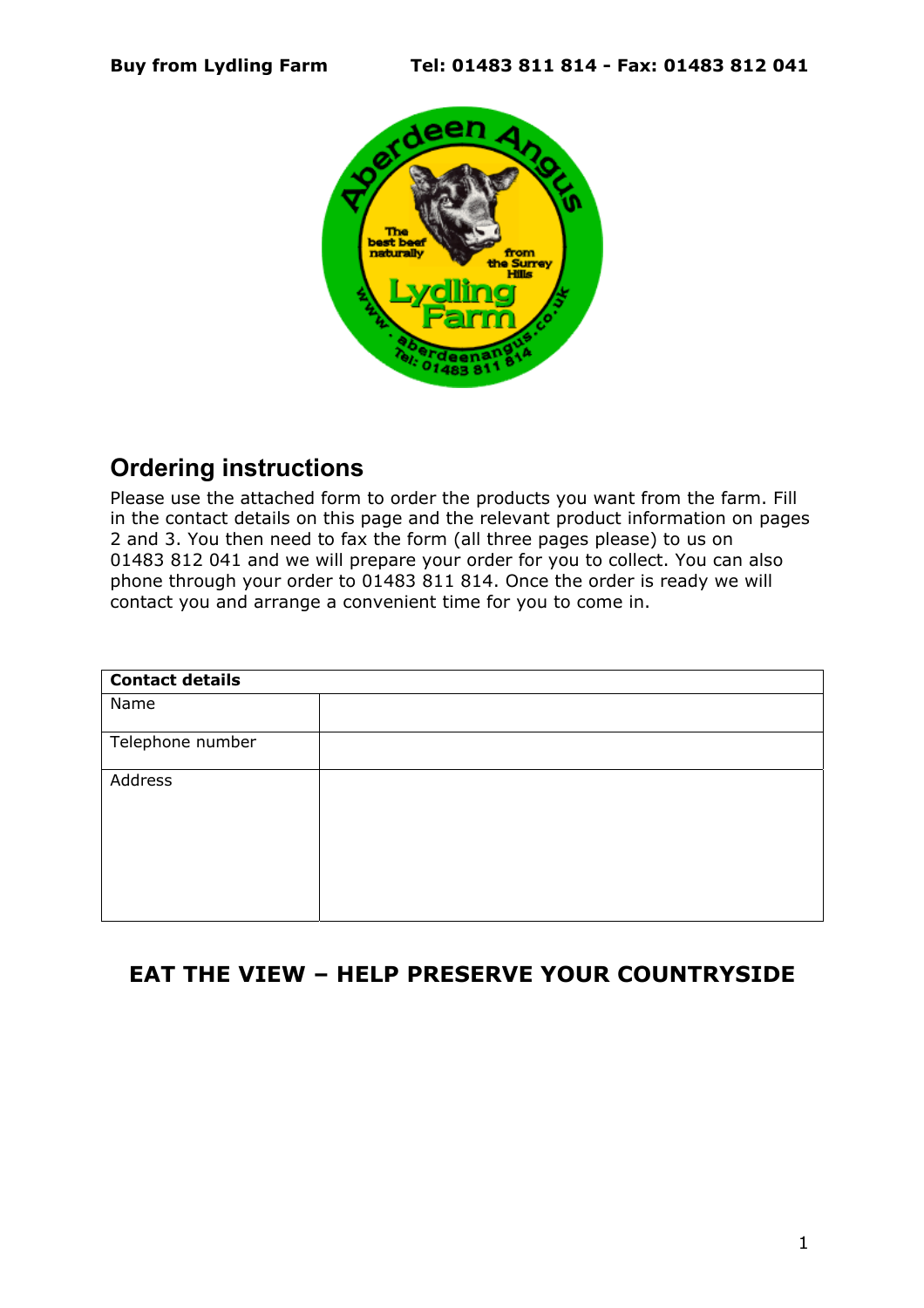| Product - freshly pre-packed and priced | Quantity | Sub-<br><b>Total</b> |
|-----------------------------------------|----------|----------------------|
| Minced beef                             |          |                      |
| Stewing beef                            |          |                      |
| Braising steak                          |          |                      |
| Steak & Kidney                          |          |                      |
| Rump steak                              |          |                      |
| Fillet steak                            |          |                      |
| Sirloin steak                           |          |                      |
| Stir fry beef                           |          |                      |
| Rolled rib                              |          |                      |
| Topside                                 |          |                      |
| Silverside                              |          |                      |
| Top rump                                |          |                      |
| <b>Brisket</b>                          |          |                      |
| Rolled sirloin                          |          |                      |
| Gentleman's roast                       |          |                      |
| BBQ fry steak                           |          |                      |
| Shine                                   |          |                      |
| Rib eye steak                           |          |                      |
| Ox kidney                               |          |                      |
| Fore rib beef                           |          |                      |
| Wing rib                                |          |                      |
| Ox tail                                 |          |                      |
| Aitch bone                              |          |                      |
| T-bone steaks                           |          |                      |
| Skirt steak                             |          |                      |
| Calves liver                            |          |                      |
| Belly joint                             |          |                      |
| Belly stuffed                           |          |                      |
| <b>Belly slices</b>                     |          |                      |
| Loin pork joint - on the bone           |          |                      |
| Spare rib pork - boneless               |          |                      |
| Leg of pork - boneless                  |          |                      |
| Mini roast pork                         |          |                      |
| Pork chops                              |          |                      |
| Pork steaks                             |          |                      |
| Diced pork                              |          |                      |
| Stir fry pork - in sauce                |          |                      |
| Tenderloin pork                         |          |                      |
| Sweet ribs - plain                      |          |                      |
| Sweet ribs - Chinese                    |          |                      |
| Lean pork mince                         |          |                      |
| Pigs liver                              |          |                      |
|                                         |          |                      |